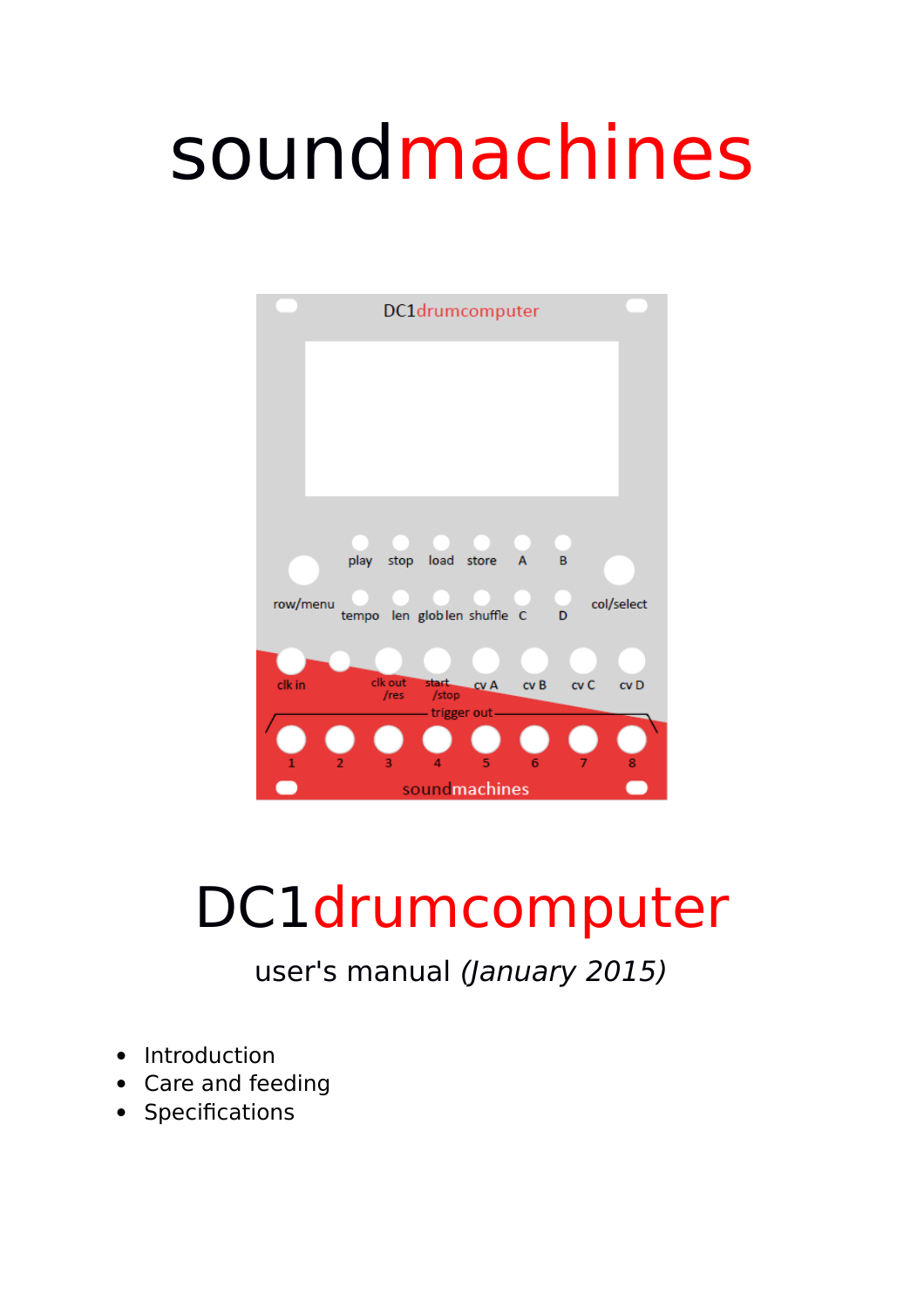# **Introduction**

Soundmachines DC1drumcomputer is a powerful drum sequencer that includes traditional functions, storage and recall functions and an innovative CV control of many (most!) parameters of the sequences via four totally configurable inputs.

The led matrix display shows at first glance the pattern and the active steps and the user can easily insert hits via two encoders (in an X-Y fashion).

The display is also used for the configuration of the module by clearly identifying functions and values in a textual way. Basic functionalities includes:

- 8 track x 16 step step sequencer
- 128 memory locations for patterns
- song modes, fill-in patterns, loop (concatenations) modes
- variable tempo, shuffle and trigger length
- global and individual track length
- internal or external clock and reset (with ext clock divider)
- configurable pattern's parameter locks in song and loop mode
- four CV inputs for real time sequencer modifications.

Examples:

- o tempo, shuffle
- o pattern loop
- o track rolls (3 types)
- o track mute
- o trigger length
- o beat density
- $\circ$  random beat
- o random pattern
- o etc..
- Micro SD card for firmware upgrade and patterns storage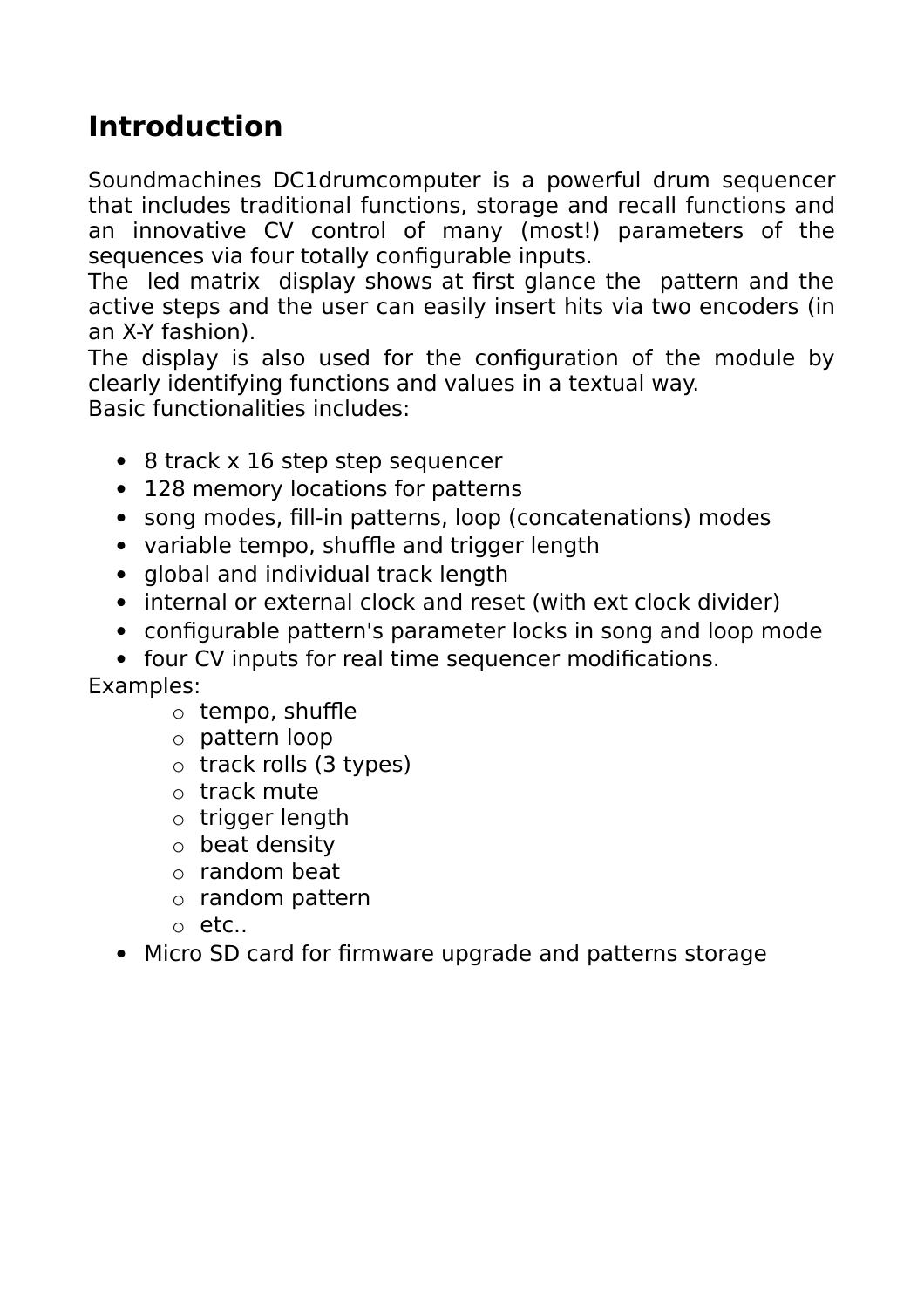## **Care and feeding**

The soundmachines DC1drumcomputer module has a Doepfer compatible power connector and need 60+60mA (at maximum illumination, see menu) to work.

By default the trigger voltage jumper on the back is inserted to provide 5V triggers. It is possible to switch it to output 12V triggers.

Warning! when DC1 trigger voltage is set to 12V is NOT SAFE to self patch the module.

# **Specifications:**

#### **Panel Description:**

- **pattern display**: an 8x16 led matrix display that shows the pattern configuration and the other user interface functions.
- **row/menu** encoder: this encoders selects the row (track) on the pattern display and, if pressed, enters the MENU section
- **col/select** encoder: this encoder selects the column (step) on the pattern display and the values of the various parameters in all the user functions. When pressed, typically selects or confirm the current action. In 'pattern edit' mode, the step gets activated or de-activated by pressing this button.
- **play** button: this button starts the sequencer and, if pressed again, pauses the sequence. When the sequencer enters the pause state a pause symbol is shown briefly. When pressed again the sequence starts from the next active step.
- **stop** button: this button stops the sequence and resets the step to the first (1) for all the tracks. In Song Mode stop button rewinds also the song to the first pattern.
- **load** button: when pressed, the display will show, as lit dots, the potential location for loading a pattern from memory (either 64 or 128, depending on the firmware release and the presence of the SDcard). The user will select, with the col/sel encoder, the location and, by pressing the col/sel encoder, loads it into memory.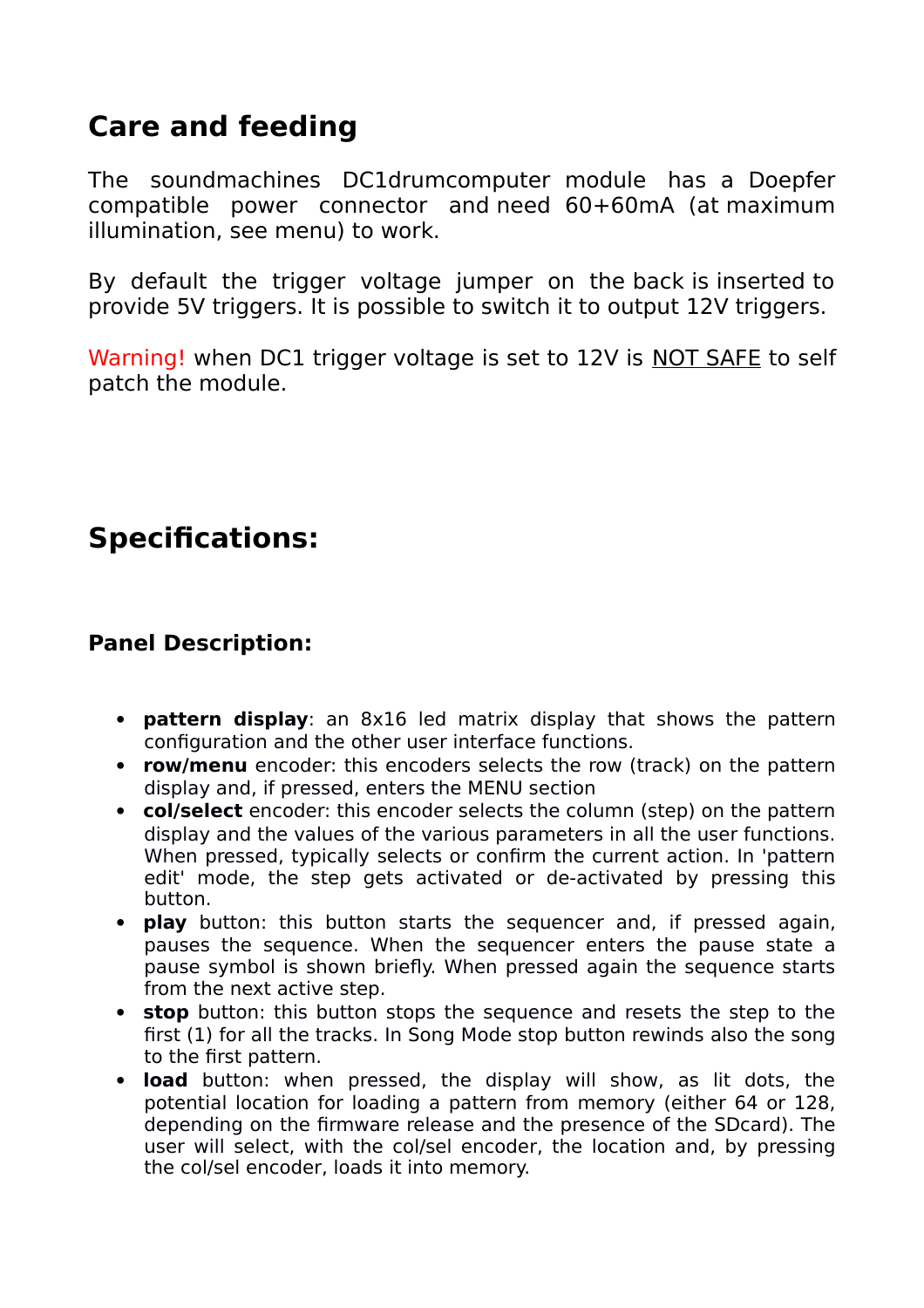A sequence is defined as a set of tracks, the sequence speed, the individual tracks lenght, the gate lenght, the shuffle and the 4 CV bound functions. Please see the Appendix "SD card management"

- **store** button: As above, the user is prompted with a graphical display of the possible locations where to save the present pattern. When selected with the right encoder, by pressing it the sequence is saved and the module confirms with an "OK". Please see the Appendix "SD card management"
- **tempo** button: when pressed, the right encoder selects an integer BPM value between 8 and 254 BPM. To confirm, press the encoder or wait 5 seconds to return to the original tempo.
- **len** button: when pressed, the display shows as ALL LIT the #1 track. The user selects the track with the LEFT encoder and the LEN of the track with the RIGHT encoder. The length of the LIT track changes according to this parameter. To confirm, the user have to press the right encoder. NO track could be longer than "glob len" value. (IMPORTANT, the active steps are retained in memory even if out of scope)
- **glob len** button: when pressed the user selects the LEN of the sequence. If there are already different track lengths the global len affects only the tracks that have a len>globlen (IMPORTANT, the active steps are retained in memory even if out of scope). This parameter is not saved in memory, and when the board starts running its default value is automatically loaded. The default value of this parameter is 16 and its range is  $1 \le$ Globlen  $\leq$  = 16.
- **shuffle**: when the user press this button, a 'shuffle', (or swing) percentage is shown on the display (from 50 to 100). To confirm, press right encoder. Note: When external clock is choosen, shuffle is not enabled.

#### Note:

BPM and swing can be changed real-time: if its value is not confirmed by press of the right encoder, the parameter returns to its original value after waiting 5 seconds. The parameter returns immediately to its original value by pressing the left encoder.

- **A**,**B**,**C**,**D** buttons: when pressed, the user can choose for the CVinput A,B,C or D, a parameter that is shown by rotating the right encoder and confirmed with the push of the encoder (see the CV parameter chapter)
- **clk in** jack: this input accepts 5V clock signals when the switch is positioned on the left. The clock could be divided usign the relevant menu function.
- **clock switch**: selects whenever the clock is internal or external.
- **clkout/res**: when in external mode this is an input and, if HIGH resets the sequence to step 1. When in internal clock mode the clock of the sequence is output from this jack to sync with other equipment. Level is 5V. The clock out shape takes gate length and shuffle in consideration.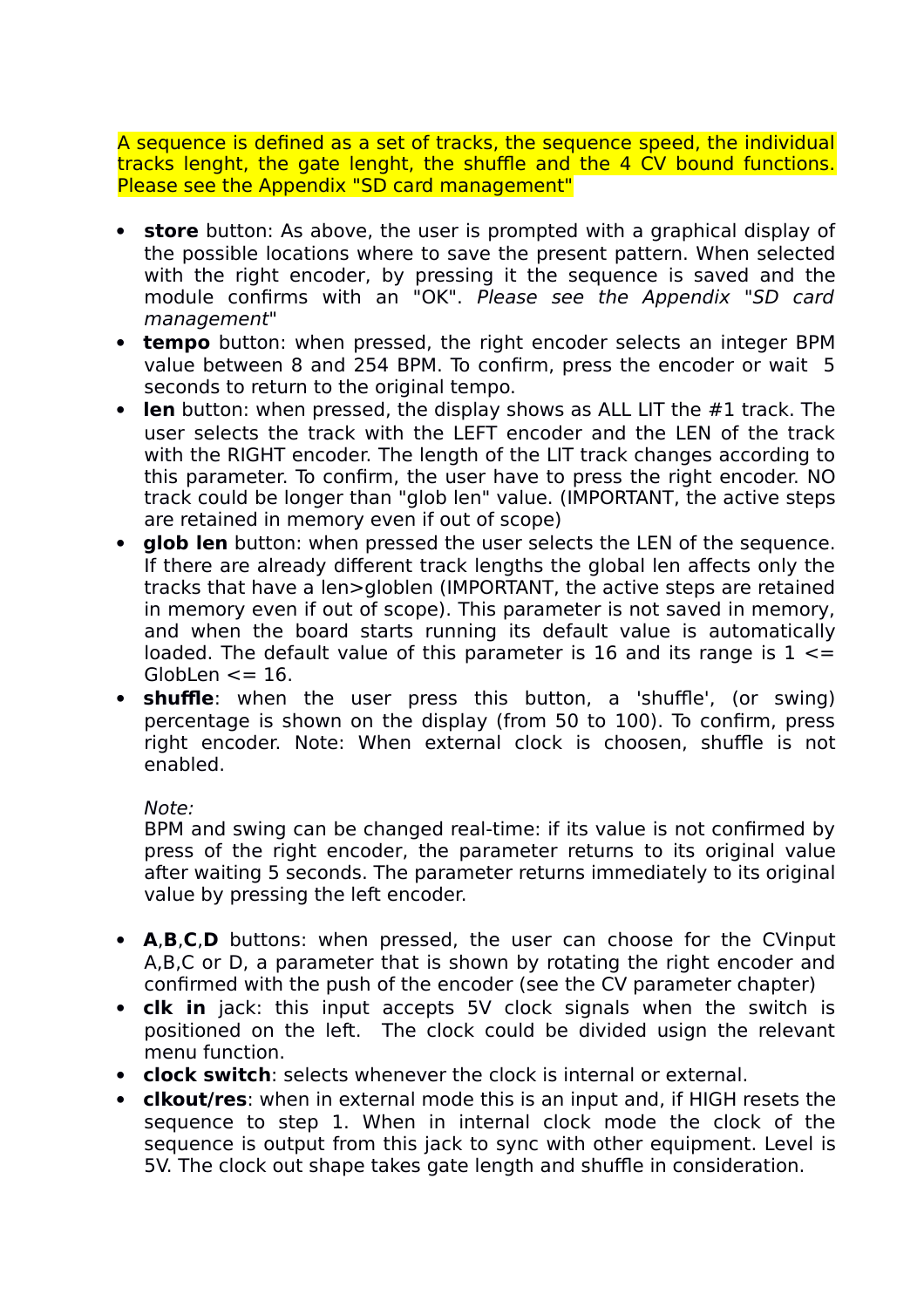In external clock mode, a pulse (low-to-high) on reset input 'resets' the current sequence, i.e. the current sequence (pattern) is executed starting from the first step (restart from the first step).

 **start/stop**: this input, along with the button, starts and stops the sequence. The two methods of control are concurrent, i.e. when the input on the jack is ZERO and the user presses the start button the sequence starts, etc...

In external clock mode, a pulse on the start/stop input pauses the current playing sequence, and another pulse on the same input put the sequencer in play, i.e. the current sequence (pattern) is executed starting from the *next* step (the next step is executed).

In another words, in external clock mode the start/stop input has the same behavior of the play/pause button. In internal clock mode the start/stop input is not used. It is active, currently, only in external clock mode.

**CVA**-**CVD**: CV inputs for configurable functions. Those are 0-5V inputs.

#### **Modes of operation**

**EDIT MODE:** As soon as the user touches one of the encoders, the display will show a blinking dot on the matrix. The user can now move the dot by means of the two encoders (row/column). The blinking of the dot is different depending if it sits on an active step or not. When the user presses the right encoder the status of the 'pointed' step changes, cycling through ACTIVE and NON ACTIVE states. After 5 seconds of inactivity the module returns to either the STOP mode or the RUN MODE.

**STOP MODE:** the matrix shows the active sequence, the sequencer is stopped and the module is waiting for input form the user OR from the external signals.

**RUN MODE**: When the sequencer is active and running, and the user is not operating the unit on other modes, the display shows the 'active sequence' and, for each track, a DOT shows the current steps, moving with the clock. The status of the steps are X-OR'ed (inverted) as the sequence progresses. If the length of the tracks are all equal the user sees a vertical bar that is running on the matrix.

**MENU MODE**: By pressing the LEFT encoder the user enters the MENU mode, and the screen shows, by rotating the left encoder, the menu items as defined below. When the user selects a menu item with the right encoder push, enters the PARAMETER CHANGE phase and can change (with the right encoder) the value of the parameter. Confirmation (end EXIT from MENU MODE) is made through a push on the right encoder. MENU MODE is also exited by pushing the LEFT encoder or by waiting 20 seconds.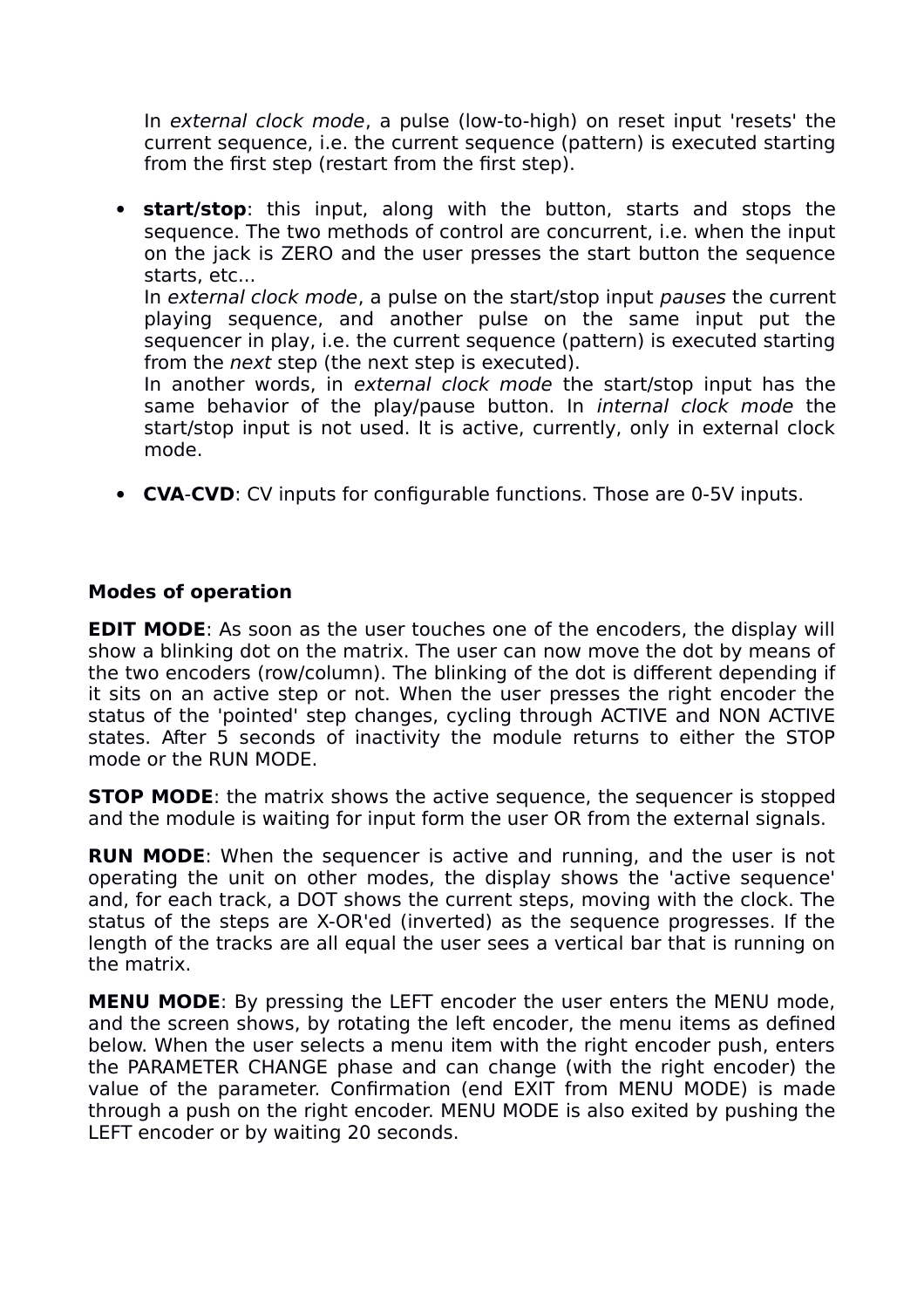#### **Menu Items:**



 This is the lenght of the gate/trigger signal. It is expressed in 24th of a step, 6 is the default and 12 is the maximum value. Each sequence has its own gate lenght value stored in memory.



ROLLS TYPE (ROLL) (2,3,4)

 The type of the 'rolls', or multiple hits during a single step. 2 is the default. With 2, max gatelength is 11, with 3 max gatelength is 7, with 4 max gatelength is 5. The parameter is active when you choose the 'rolls' type for at least one of the tracks in the CVx modes menu.



CLK DIV PER TRACK (CKD1-CKD8)(1,2,4,8,16,24,32,64)

 You can alter the clock division for each track. 1 is the default on all the tracks. This parameter is not saved in memory, and when the board starts running its default value (1) is automatically loaded.

LOCK (NLCK, LCKT, LCKC, LKTC, LTCS, LCKA):

 You can choose one of six lock types: in song mode, loop mode and when you insert a fill-in pattern in your current pattern, you can activate the lock: the lock should not be understood as the inability to modify a parameter of a sequence, but as the possibility of transmitting the value of a parameter or a setting, from the initial pattern to those played in succession by the DC1 drum: remind that the parameters of a sequence are not only the tracks, but "the set of tracks, the sequence speed, the individual tracks length, the gate length, the shuffle and the 4 CV bound functions"

1. NO LOCK mode (NLCK): all the parameters that compose each pattern of the song, loop and fill-in are reloaded. Each active sequence is played with its own parameters, reloaded 'on the fly' in real-time, so with its time, shuffle, gate length, etc ...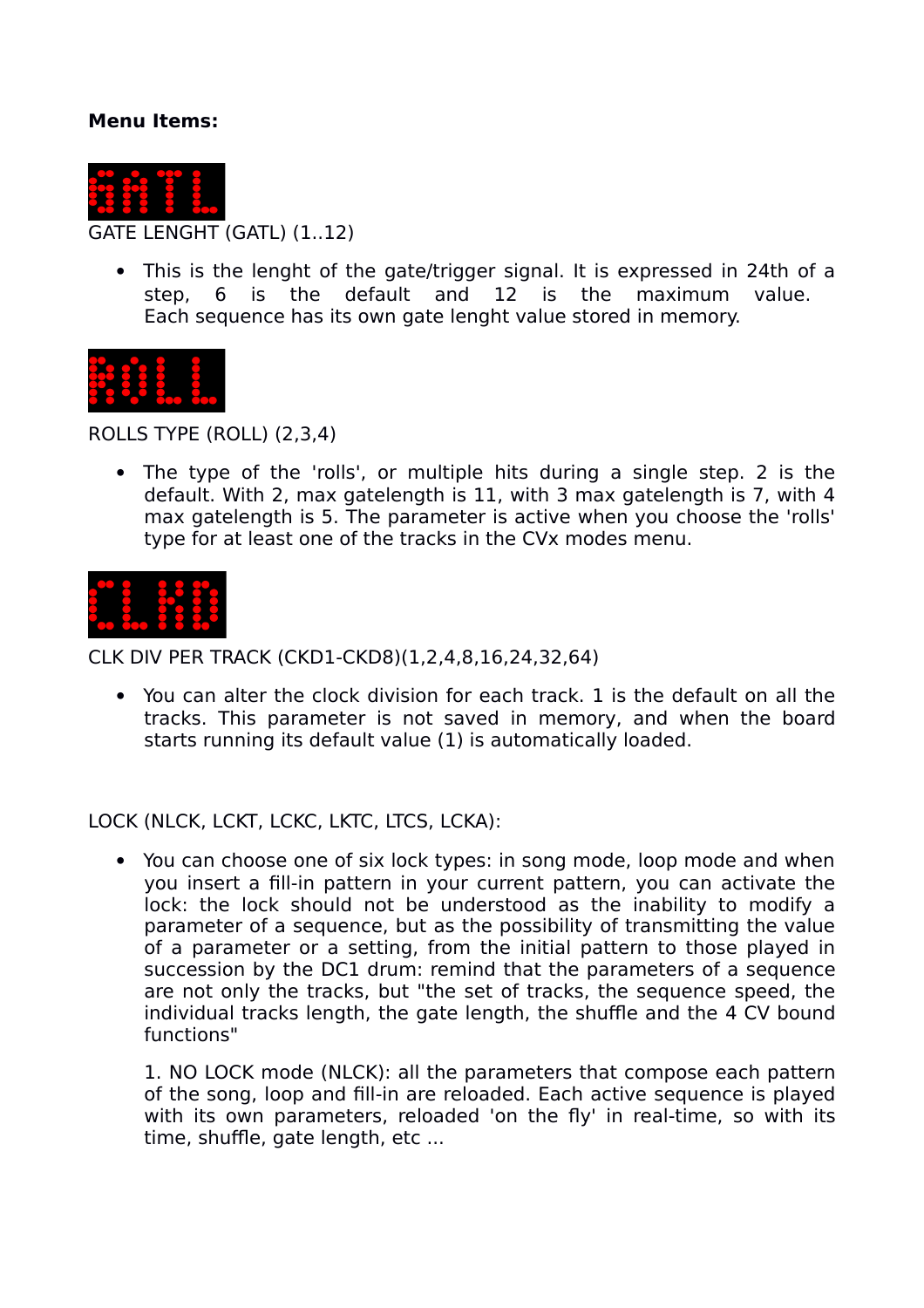2. LOCK TIME (LCKT): only the TEMPO parameter of the patterns played by DC1 remains unchanged, and TEMPO is equal to the value set on the 'basic pattern' that is the time of the first pattern of the song or the loop. In this case a change to the value of the parameter TEMPO, modifies TEMPO of the basic pattern.

3. LOCK CV (LCKC): the CVs parameters setting of the patterns played by the DC1 remains the same as the 'basic pattern' that is, of the first pattern of the song or the loop. In this case when you change the CV's settings (eg a change of ROLL and/or DENSITY etc ...) you change the corresponding settings only in the base pattern.

4. LOCK TIME and CV (LKTC): the settings of the TIME and those of the CVs are locked to those of the basic pattern as described above.

5. LOCK TIME, CV and SHUFFLE (LTCS): the lock is extended to the value of the shuffle of the first pattern of the song or loop: even in this case a change in the shuffle parameter is effective only on the base pattern.

6. LOCK ALL (LCKA): all the parameters of an active sequence are locked to that of the first active sequence (base pattern), and only the set of tracks is reloaded.

CLEAR (CLRS, CLRA)

CLEAR SEQUENCE and CLEAR ALL the sequences.

1. if you want to quickly reset an active sequence (with all of its parameters, remember the definition!) to the default values, you can use the CLEAR SEQUENCE (CLRS), that 'clears' the sequence currently loaded (it is recommended that DC1 drum is in STOP mode when you clear a sequence!)

2. pay attention to the CLEAR ALL (CLRA), because it resets to the default ALL the sequences that you may be saved: so you do not commit oversights, to enable 'clear all' you have to hold down the right encoder for more than 3 seconds, otherwise it will be not activated;

---

if you have deleted one or all the sequences successfully, the DC1 drum writes 'OK' on the led matrices, otherwise, if something fails, it writes 'KO'. (\*\*\*) ---

PRESETS (PREa-PREp): (§)

 You can choose one of out 16 preset rhythms. An hommage to the old fixed pattern drum machines (the pattern takes up no memory)

(§) Available from firmware release 1.0, see the last section of this manual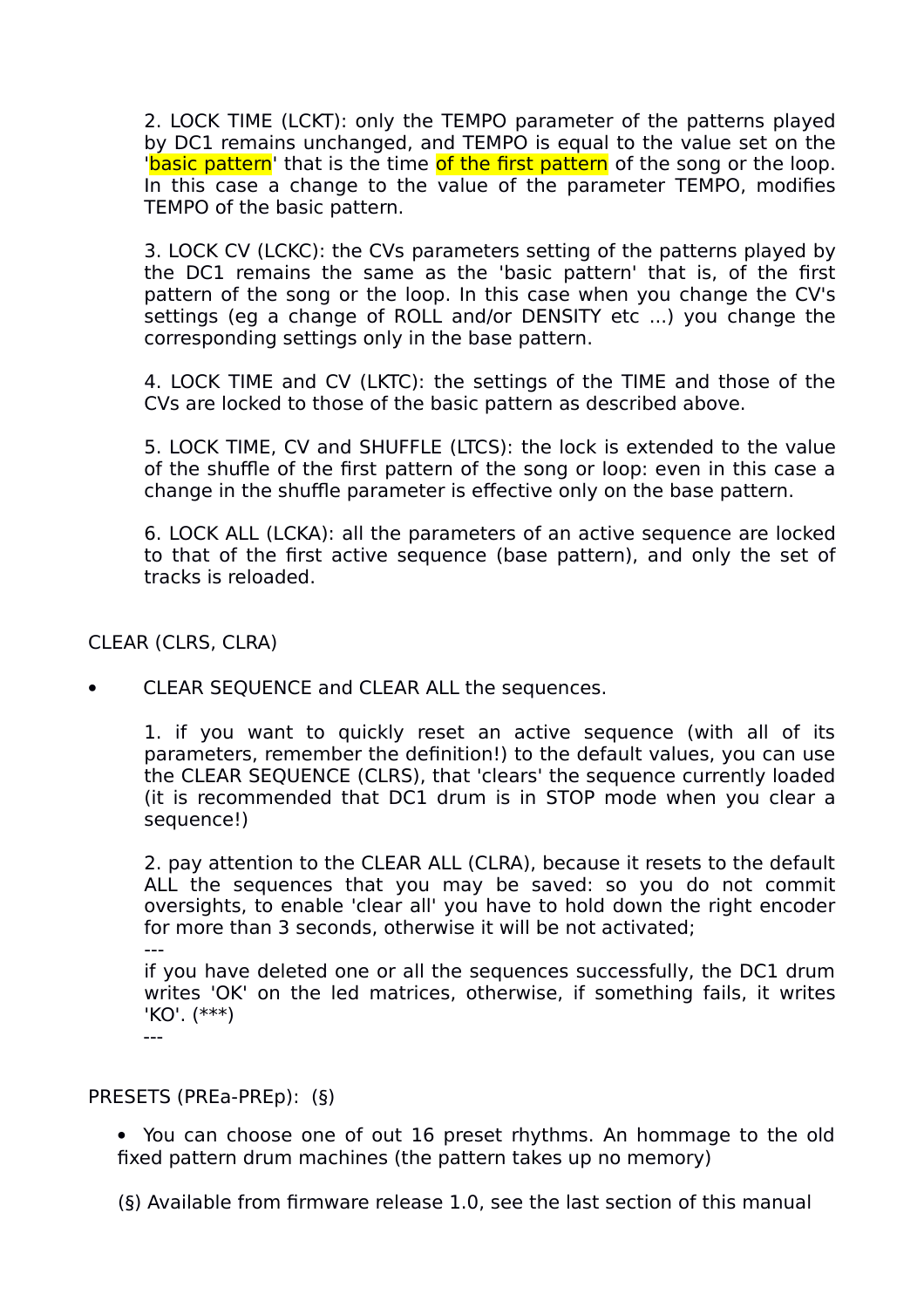

SONG MODE (SNGM)

- OFF (default, exit from SONG MODE)
- SNG2 P1-P2 (the active pattern P1 and the following one are cycled)
- SNG4 P1-P2-P3-P4 (the active pattern P1 and the following 3 are cycled)
- SNG8 P1-P8 (the active pattern P1 and the following 7 are cycled)
- SN10 P1-P10 (the active pattern P1 and the following 9 are cycled)
- SN16 P1-P16 (the active pattern P1 and the following 15 are cycled)
- SN32 P1-P32 (the active pattern P1 and the following 31 are cycled)
- SN56 P1-P56 (loop on all patterns except the last 8-fill-in patterns)
- SN64 P1-P64 (loop on all patterns)
- SNGa AAAB (the active pattern A is the first of 4: AAAB)
- SNGb ABAC (the active pattern A is the first of 4: ABAC)
- SNGc AAAB CCCD (the active pattern A is the first of 8: AAAB CCCD)
- SNGd ABAC DEDF (the active pattern A is the first of 8: ABAC DEDF)
- SNGe ABAC ADAE (the active pattern A is the first of 8: ABAC ADAE)
- SNGf AABA CCDC (the active pattern A is the first of 8: AABA CCDC)
- SNGg ABBA BAAB (the active pattern A is the first of 8: ABBA BAAB)
- SNGh ABCA DEFD (the active pattern A is the first of 8: ABCA DEFD)

#### LUx

 LUX+ and LUX- You can select the desired brightness of the matrix screen with the right button enc (press and rotate the right button enc)

#### Note:

For now, the Song Mode and the Loop Mode are mutually exclusive. If you choose Loop mode, Song mode stops being executed.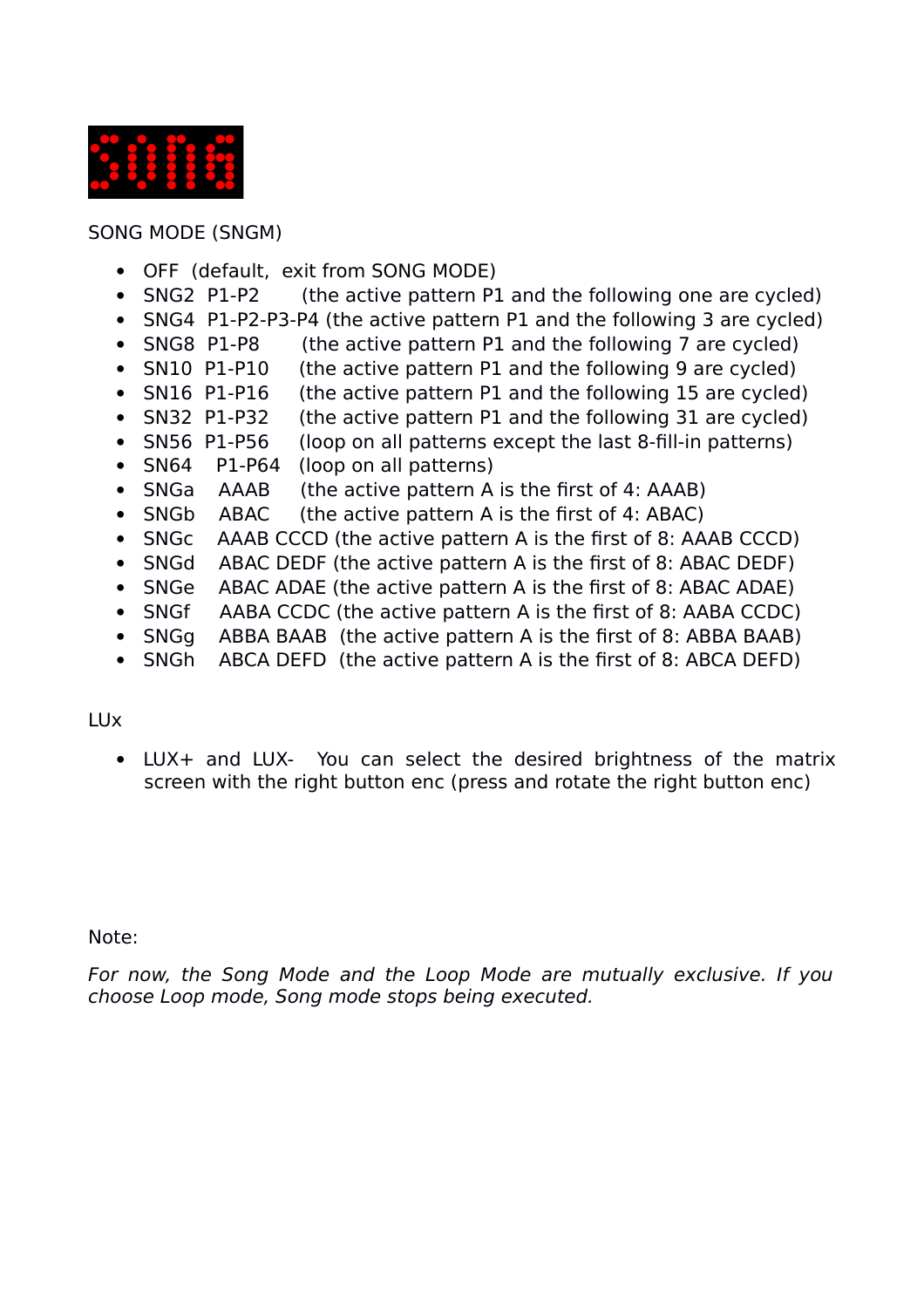#### **CVx modes:**



LOOP1 (LOP1): each rising edge on the CVx input selects the next sequence and loops at the end of the available memory (so 64 or 128 seq). The new pattern is started at the end of the current one. (\*)

LOOP4(LOP4): each rising edge on the CVx input selects the next sequence starting from the active one until the fourth. After it the next sequence will be the first again. The sequence is started at the end of the current one. (\*)

LOOP8(LOP8): see above, longer. (\*)



RANDOM SEQ (RNDS): each rising edge on the CVx input selects a random sequence among the saved ones. The sequence is started ad the end of the current one.

---

Note on RNDS:

The sequence is chosen randomly from those 'valids': a sequence becomes valid when you load from memory explicitly with the load button and you edit its parameters. A sequence is marked valid also when, after you've edited, you make a 'store' or 'store all', as described in the 'store' menu. (\*\*)

---

TEMPO: (TMPO) The CVx analog value is mapped linearly into BPMs

SHUFFLE: (SHFL) The CVx analog value is mapped linearly into shuffle



LEN8 (HALF): a high value on the CVx input sets the pattern lenght to eight steps: if the actual step is between 1 and 8 or between 9 and 16, the sequencer goes to step 8 or 16 before setting the new length



LEN4 (FRTH): a high value on the CVx input sets the pattern length to four steps: if the current step is between 1 and 4, or 5 and 8, or 9 and 12, or is between 13 and 16, the sequencer plays all the intermediate steps before setting up the new length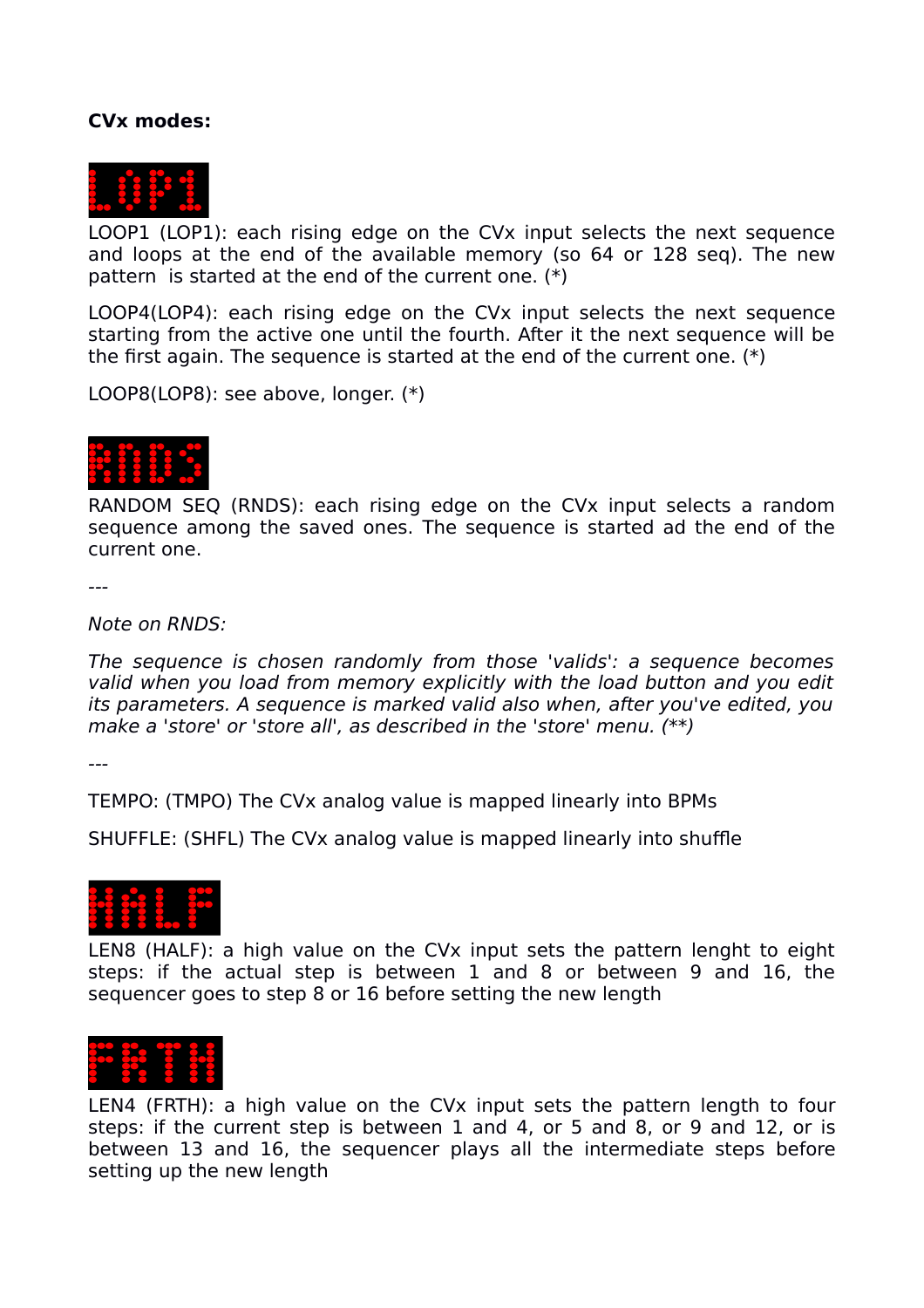

FILL-IN A-H (FILa-FILh): the rising edge on the input triggers the start of a 'fill' pattern and at the end the sequencer returns to the original sequence. The fillin patterns are ALWAYS the last eigth of the memory (57-64 in case of the first release and 113-128 in case of the second release of firmware and the presence of the SDcard). (\*)



DENSITY (DNS1-DNS8): the input voltage is mapped into the random density 'around' the active track in the pattern.

Note on the density DNSx:

The density of a selected track is active only when you are in PLAY, and the value of the analog input is shown around the active steps. The effect is distributed in 'levels of intensity', ranging from a single step before or after the current active step, when the voltage level is 'low', up to a maximum of 3-step switched on before and after the active current step when the level of the input signal is maximum on the CV analog input.

When you're appling density on a track and you edit the pattern, you see the original sequence: when you turn to play the matrix automatically shows the steps activated by the analogue signal density too.



RANDOM BEATS (RND1-RND8): the input voltage randomizes the active track. This effect is added to the steps already turned on by the user (the steps turned on in the active track are unchanged whilst the other steps are randomized).

These are the probabilities to have a step enabled (dot lit) at the corresponding level of the input voltage on the channel cv:

| $Vq \leq 0.05Vqs$              |        | 0% (always off) |
|--------------------------------|--------|-----------------|
| $0.05V$ gs < Vg <= 0.15Vgs     | 0,0687 | $= 6.87\%$      |
| $0.15V$ gs $<$ Vg $<=$ 0.24Vgs | 0,162  | $= 16.2 %$      |
| $0.24V$ gs < Vg <= 0.34Vgs     | 0,255  | $= 25.5 %$      |
| $0.34V$ gs < Vg <= 0.44Vgs     | 0,348  | $= 34.8 %$      |
| $0.44V$ gs $<$ Vg $<=$ 0.54Vgs | 0,441  | $= 44.1 %$      |
| $0.54V$ gs < Vg <= 0.64Vgs     | 0,534  | $= 53.4 %$      |
| $0.64V$ gs < Vg <= 0.74Vgs     | 0,627  | $= 62.7 %$      |
| $0.74V$ gs $< Vg <= 0.84V$ gs  | 0,720  | $= 72.0 %$      |
| $0.84V$ gs < Vg <= 0.93Vgs     | 0,814  | $= 81.4 %$      |
| $0.93V$ gs < $Vg$ <= $Vgs$     | 0,953  | $= 95.3 %$      |
|                                |        |                 |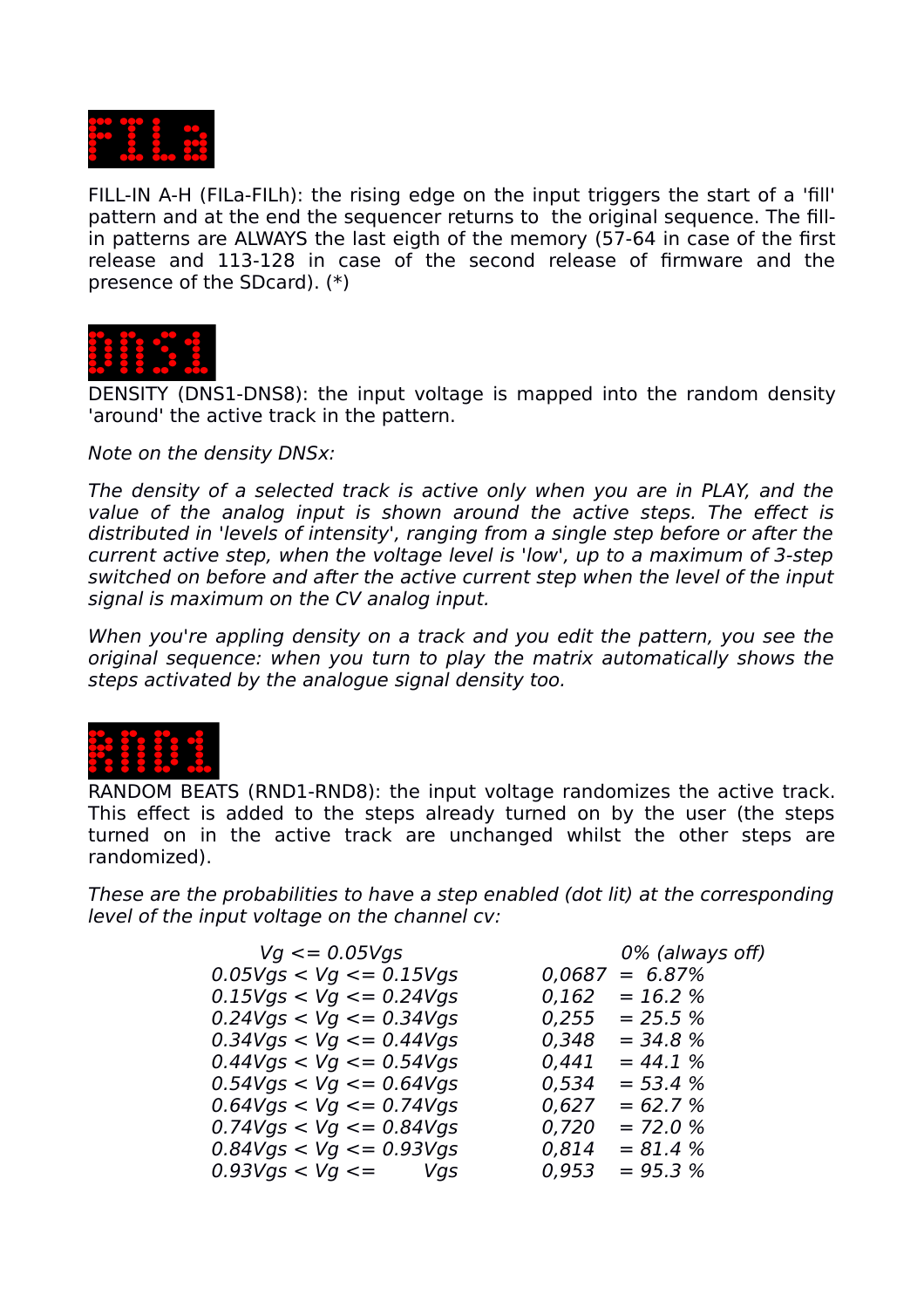TRACK GATE LENGTH (TGL1-TGL8): the input voltage changes the gate length of the track. The CVx analog value is mapped linearly into the corresponding track gate length.

TRACK MUTE 1-8 (MUT1-MUT8): a high level on the input "mutes" instantly the output of the corresponding track.



ROLLS 1-8 (ROL1-ROL8): a roll is made in the choosen track at the current step (the roll type is defined in the MENU section). Rolls are NOT ACTIVE when external clock is selected.

EUCHLYD BEATS (EUC1-EUC8): the input voltage generates "really cool" euchlydean rhythms. Mapping, measures, etc... will be defined.(\*\*)

LEGENDA:

"active sequence" the set of track/parameters that is loaded in memory and ready to be played or playing.

Note:

(\*) In the cv menu of the fill-in patterns you can not set loop mode or fill-in mode: the fill-in patterns can not be nested, and you can not insert a loop in a fill-in.

(\*\*) This feature is under development.

(\*\*\*) This feature is under development. For now it returns to main screen.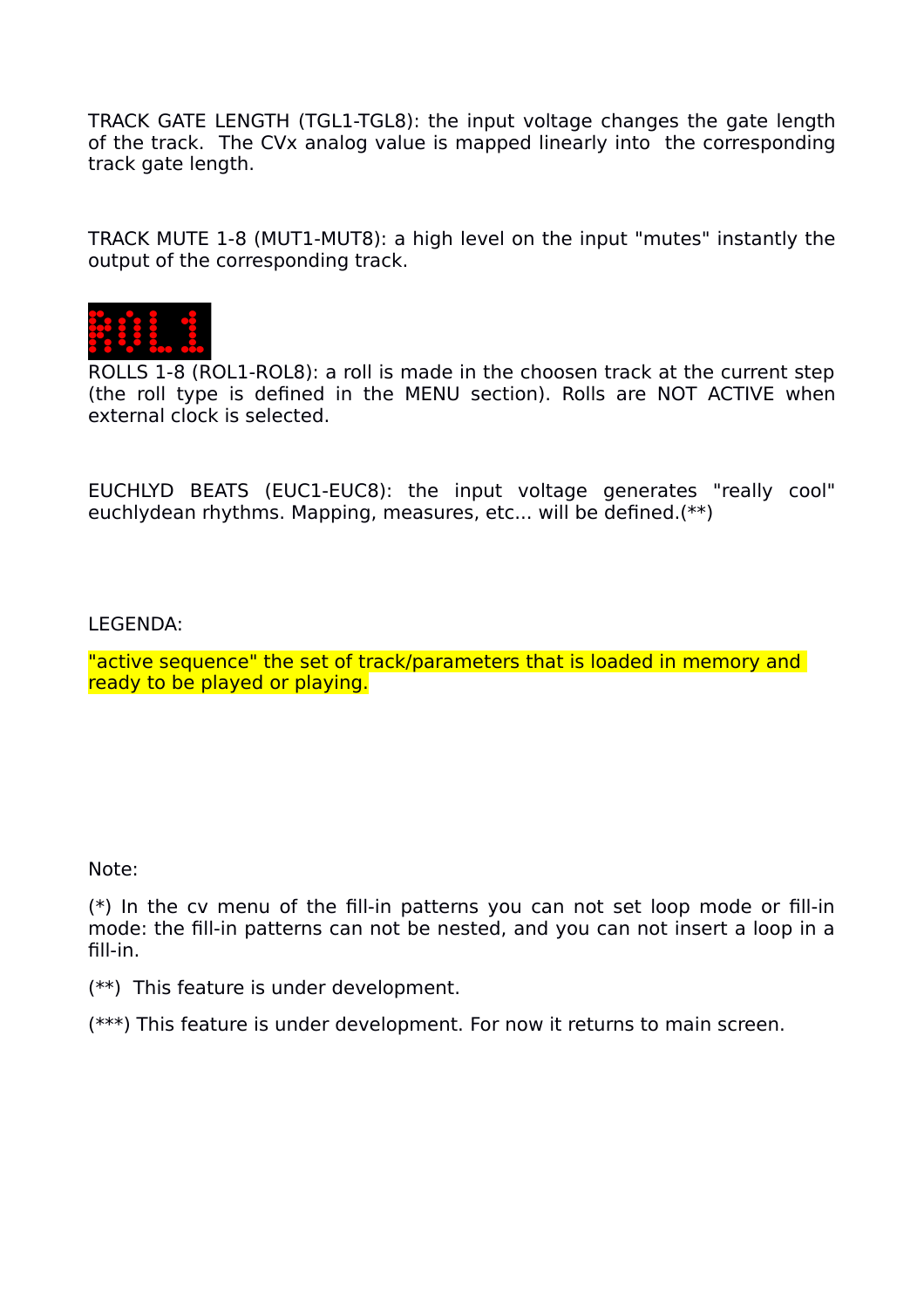#### **How to build a Song, numbering of the sequences in memory**

- 1. Load from memory with the load button the 'base pattern' (i.e. the first) of the song.
- 2. Set the song mode and the lock (if you want to lock all or some of the parameters of the song), and begin to compose the tracks of the first pattern.
- 3. Press play: to stop the execution you can use the play/pause button.
- 4. The song playing proceeds going from the first to the subsequent patterns of the song; you can change the tracks real-time or by stopping the execution with the play/pause button.
- 5. Once you set up your song completely, you can save the song with 'store all' in memory at once, without need to save each pattern individually.

#### **Memory Organization**

The memory of DC1 drum is organized in 64 cells, each of which contains a sequence, with all of its parameters. When you load a sequence from memory to play it, the DC1 loads its tracks, the sequence speed, the individual tracks lenght, the gate lenght, the shuffle and the 4 CV bound functions.



#### Memory Organization: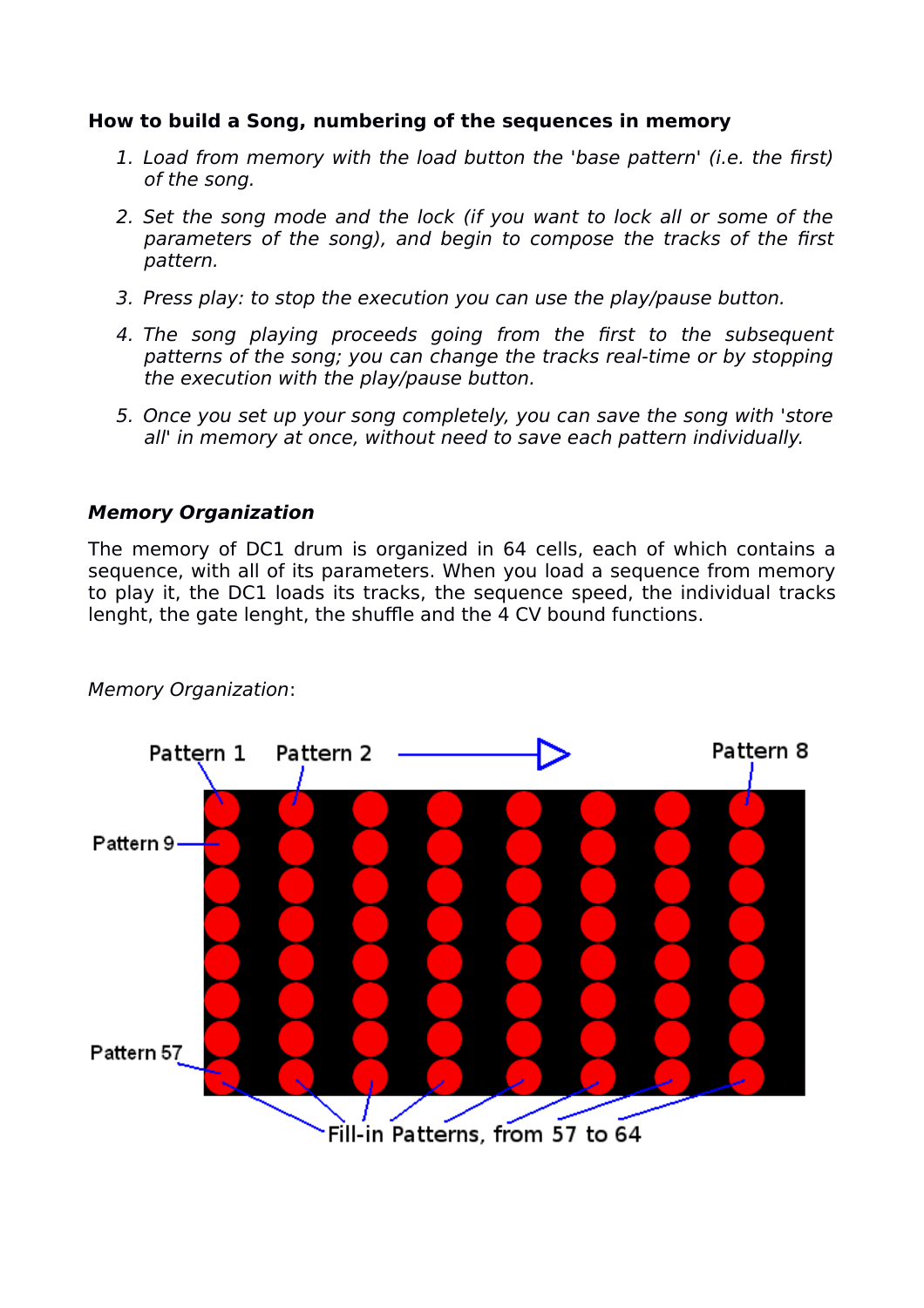

 Note. This is the complete LED Matrix, in the memorization screen the columns are lit every other one

#### **Update the firmware of the DC1 drum: short guide step by step**

Step 1. If you do not want to lost the sequences that you have already been set and saved on DC1, insert a microSD and save on the SDcard with the 'store all' (long press of the store button) the sequences that you have changed on the DC1 drum's flash (when you update the firmware of DC1 drum, for now, the contents of the flash memory is lost). On the SDcard you should see the updated file 'SEQUENCE'. This file is not editable. The SDcard have to contains the new firmware release too.

Step 2. Shutdown and restart the DC1 drum, holding the two encoder buttons down and having inserted the SDcard into the slot SD.

Step 3. The LED matrix shows the steps of reprogramming: the erase of the flash corresponds to the bars that are deleted, while during reprogramming the bars are advancing.

Step 4. Keep inserted the SD card and wait for the program to start again with the scrolling text 'soundmachines'. After the program is started, press the load button for 3 seconds: in this way the DC1 drum reads the file 'SEQUENCE' on the SDcard which contains the sequences in the format that it is expected, and loads its content, i.e. the tracks and the parameters of all the patterns that you had built before the upgrade.

At this point you are ready to use the DC1 with the updated firmware and without losing any of your work.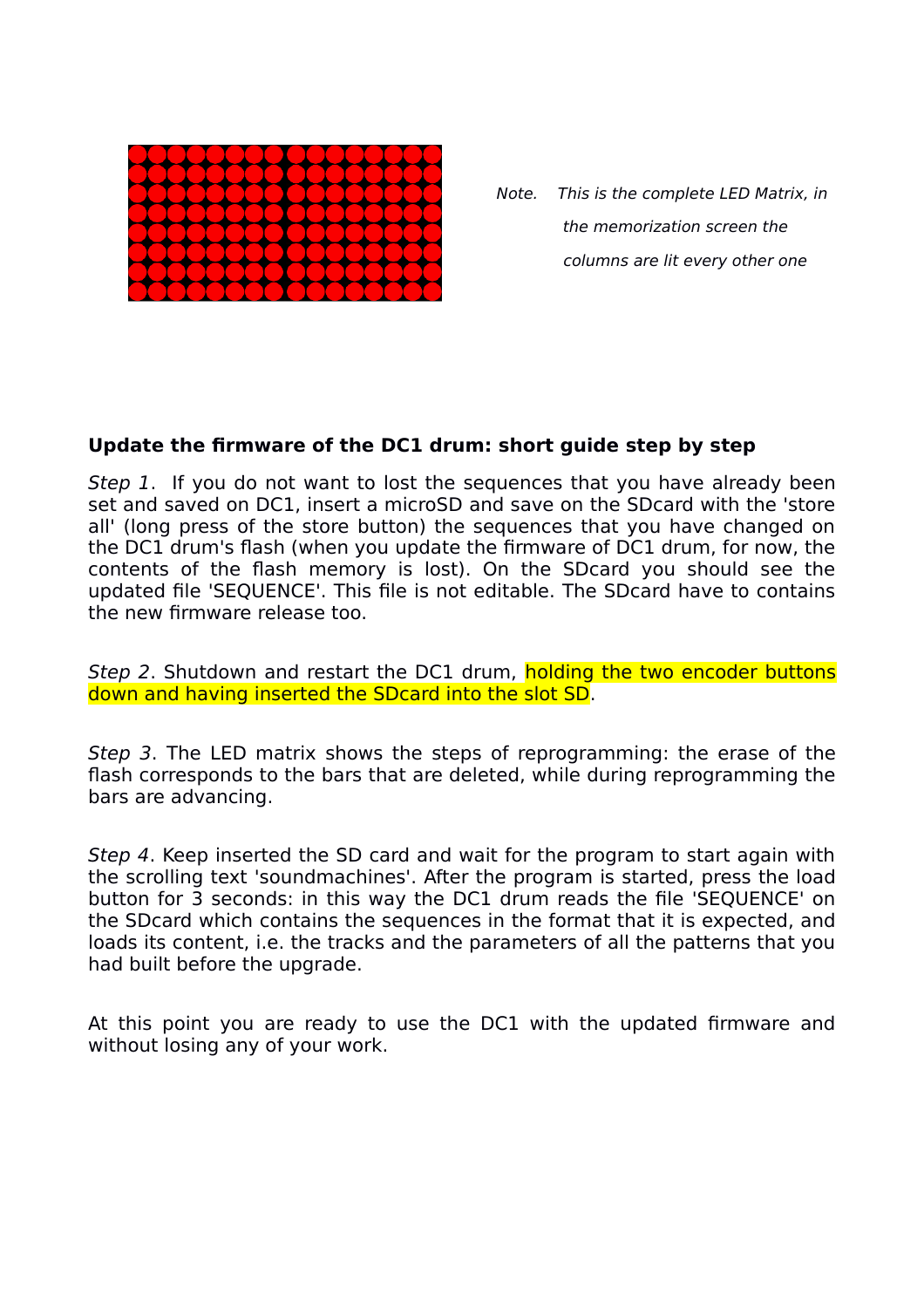### **Appendix: SD card management:**

When you boot a new firmware version, if you want to keep the changes to the sequences in flash, you must first save the image of the pattern and parameters (active sequences) on an SDcard as described in the subsequent paragraph 'Store the Sequences into the SDcard'. Now let's talk a few about the 'sequence loading'.

#### **Load the Sequences from SDcard**

You can load the sequences previously stored in the SDcard in two ways:

1. the long press of the load button forces the DC1 drum to check the presence of the SDcard and if it finds the 'properly formed' file 'SEQUENCE' on the SD, it loads the sequences contained in this file in its flash with all the parameters of the active sequences: when loaded the sequences correctly the module confirms with an 'OK'.

-----

2. at startup, if there is an SDcard inserted into the slot SD, the DC1 drum tries to search the file 'SEQUENCE'; if it is founded and if it is 'correctly formed' the DC1 loads the sequences contained in the file on its flash with all parameters  $(^{\wedge})$ 

-----

Recall from the preceding section 'Panel Description':

 **store** button: As above, the user is prompted with a graphical display of the possible locations where to save the present pattern. When selected with the right encoder, by pressing it the sequence is saved and the module confirms with an "OK".

#### **Save patterns and parameters in flash**

All changes are initially in RAM (volatile), and you can try them without saving them, but if you want to save patterns and parameters in flash you can choose between these two possibilities:

1. a short press of the 'store' button saves the single pattern (the one in sight/running) with its parameters in the location that you choose specifically with the encoders,

2. the long press of the 'store' (over 3 seconds) saves everything in flash (all parameters and the 64 patterns, in the order they are loaded and modified), and is reported directly with an 'OK' on the LED matrix without need to save each pattern individually.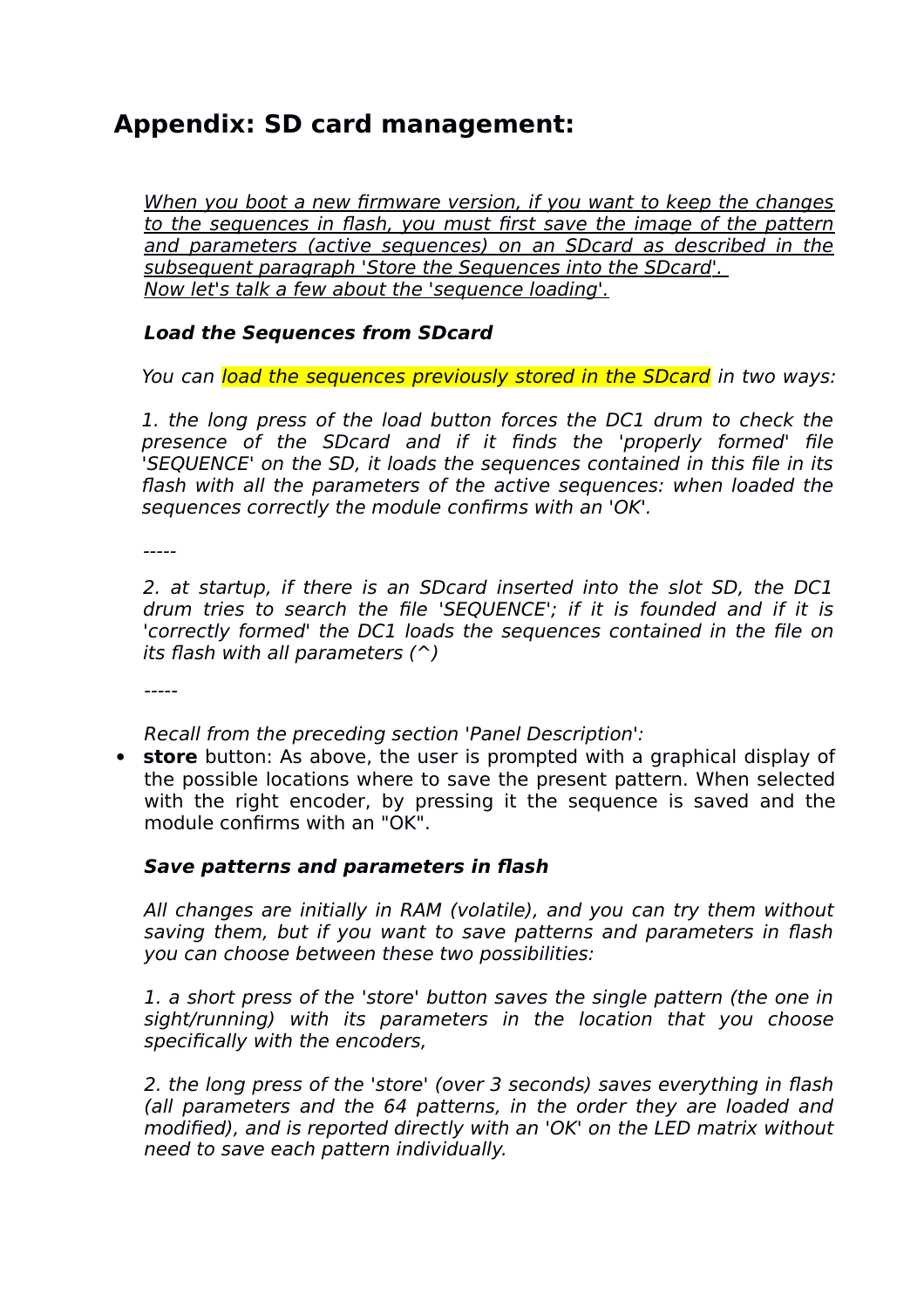#### **Store the Sequences into the SDcard**

As Mentioned, when you boot a new firmware version, if you want to keep the changes to the sequences in flash, you must first save the image of the pattern and parameters (active sequences) on the SDcard:

> When you press the 'store all' (long press of the store button, for more than 3 seconds), the program also checks for the presence of the SDcard and if it is detected, it saves on the SD the content of all the sequences (image stored sequences) on a file called 'SEQUENCE'. If there is already a file with the same name, it is overwritten and updated with the new flash image sequences.

The file can also be edited to change the settings, but it is preferable to carry out the changes from DC1 drum directly to make sure that DC1 could save them, and reload them correctly and without errors.( $\hat{ }$ ) -----

Note for the Appendix:

(^) the features between ----- are under development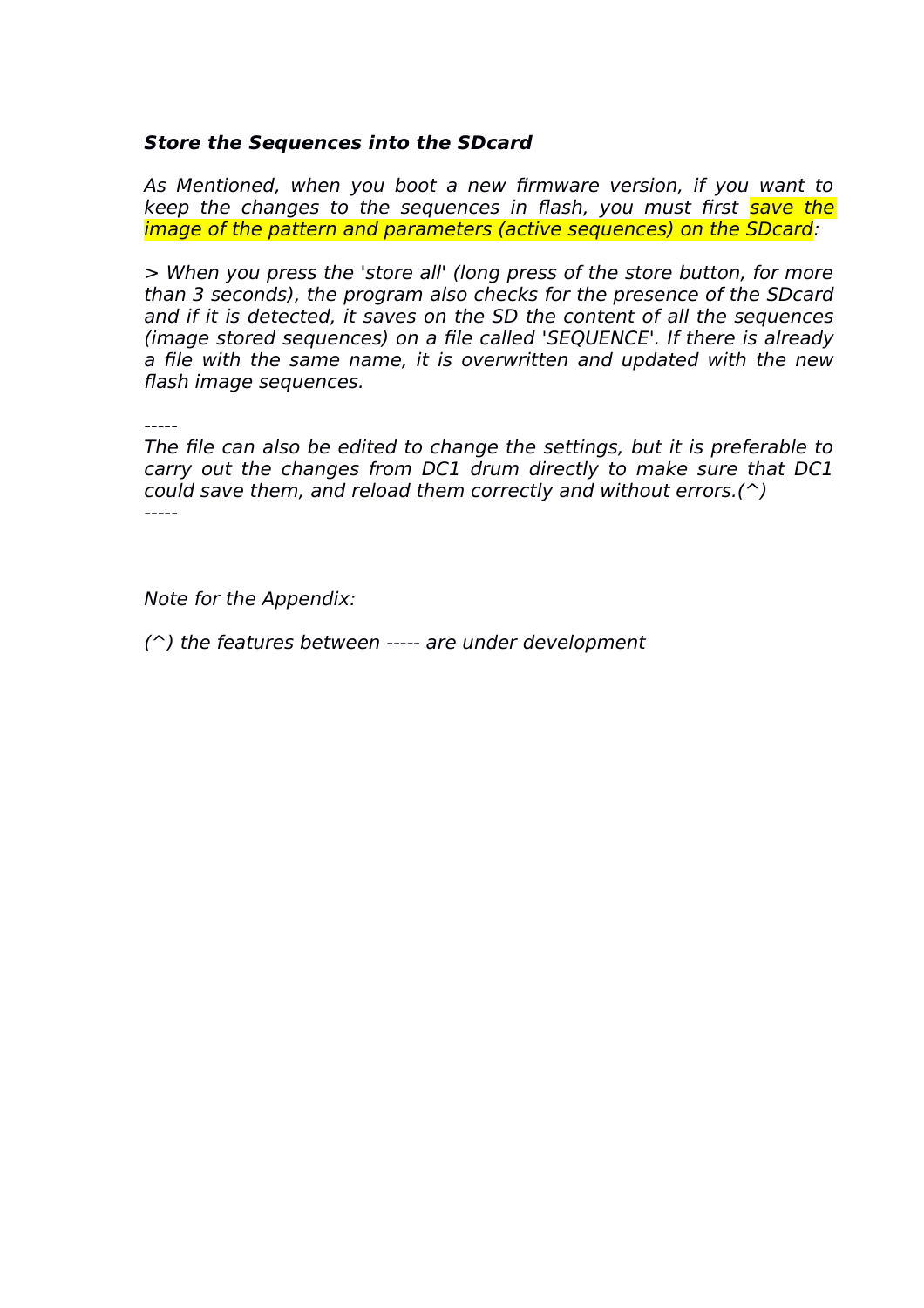#### **Firmware Release 1.0 (F1.0) - Fixed bugs and added features:**

1. When the DC1 drum displays parameter 'tempo', if you exit from the parameter setting without saving the choice (by pressing the left encoder), the beat time remains set to the last value shown on the display (it doesn't return to the original value).

2. When the DC1 displays a parameter, for example the 'shuffle' or the 'Glob len', if you switch from internal to external clock, the encoder on the right becomes 'inactive'.

 $\rightarrow$  Added the 'free paint step': this is the possibility of editing whole tracks while pressing down the right encoder (holding down the right encoder) and rotating the right or the left encoder (like Davide Mancini and Joao Ceser suggested). This function becomes active when the right encoder is pressed by at least 500ms.

if you hold down the right encoder, after 500ms, continuing to hold it down, you activate the function for which you can rotate any of the two encoders and change the status of all the steps played by DC1 (toggle states).

→ Added **Preset Patterns**, available in the menu 'PRES' by pressing the left encoder. From the user manual: ''You can choose one of out 16 preset rhythms. An hommage to the old fixed pattern drum machines (the pattern takes up no memory)''.

| Seq 1 to 10 | Seq 11 to 14 | Seq 15 to 16              |  |
|-------------|--------------|---------------------------|--|
| $TI = BD$   | $T1 = BD$    | $T1 = BD$                 |  |
| $T2 = SD$   | $T2 = SD$    | $T2 = SD$                 |  |
| $T3 = CP$   | $T3 = CP$    | $T3 = CP$                 |  |
| $TT4 = RIM$ | $T4 = CH$    | $T4 = CH$                 |  |
| $TS = CH$   | $T5 = OH$    | $T5 = \sqrt{ }$           |  |
| $T6 = OH$   | $T6 = CVa$   | $T6 = \sqrt{ }$           |  |
| $TT = LT$   | $T7 = CVb$   | $T7 = \sqrt{ }$           |  |
| $TS = HT$   | $T8 = CVc$   | $T8 = 1$                  |  |
|             |              | $LFO$ 1 --> $CVa$         |  |
|             |              | $LFO$ 2 --> $CVD$         |  |
|             |              | $LFO$ 3 $\rightarrow$ CVc |  |
|             |              | $LFO 4 \rightarrow Cvd$   |  |
|             |              |                           |  |

These patterns have been built for DC1 drum by Joao Ceser. This is the set of tracks and the connections on cv input of **Preset Patterns**: (\*)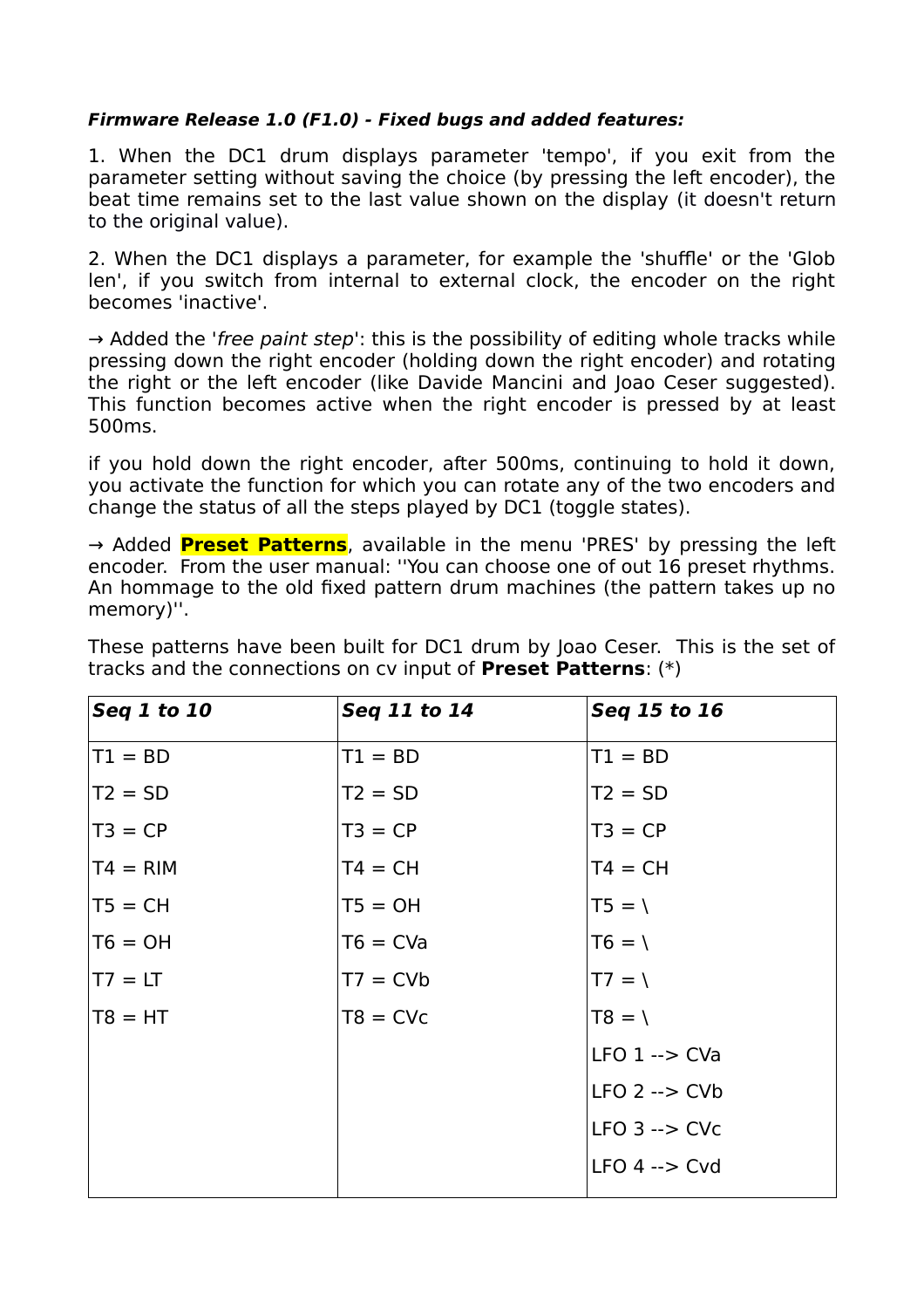(\*) Preset Pattern - Legenda:

- $BD = \text{bass}$  drum
- $SD =$  snare drum
- $CP = clap$
- $RIM = rim shot$
- $CH = \text{close hat}$ <br> $OH = \text{open hat}$
- open hat
- $LT =$  low tom
- $HT = high tom$

 $\rightarrow$  Added the firmware release, accessible in the menu by pressing the left encoder (for ex. 'F1.0').

#### **Firmware Release 1.2 (F1.2) - Fixed bugs**

1. When you set the Global Length also resets the individual tracks Length (individual track length previously set) equal to the Global.

2. When the tracks have different length, at the end of the longest the DC1 resets the others (in song mode and loop mode this works well, but in normal mode it is not correct!).

"If I have to play a syncopation, an 'ostinato' (circular music), maintaining a line 16-step long, I saw that if I shorten a line to 3 step the DC1 resets again at the end of the longest line and then I can not play 'crazy' syncopation, you confirm that? It is something that you can fix?

Joao Ceser "

#### **Firmware Release 1.4 (F1.4) - Fixed bug**

When the external clock is selected the DC1 plays the current step as many times as the clock divider.

"The CLK divider, in External Clock Mode.

It is right that the DC1 plays the step selected  $x$  N times depending on the external clock division?

Joao Ceser "